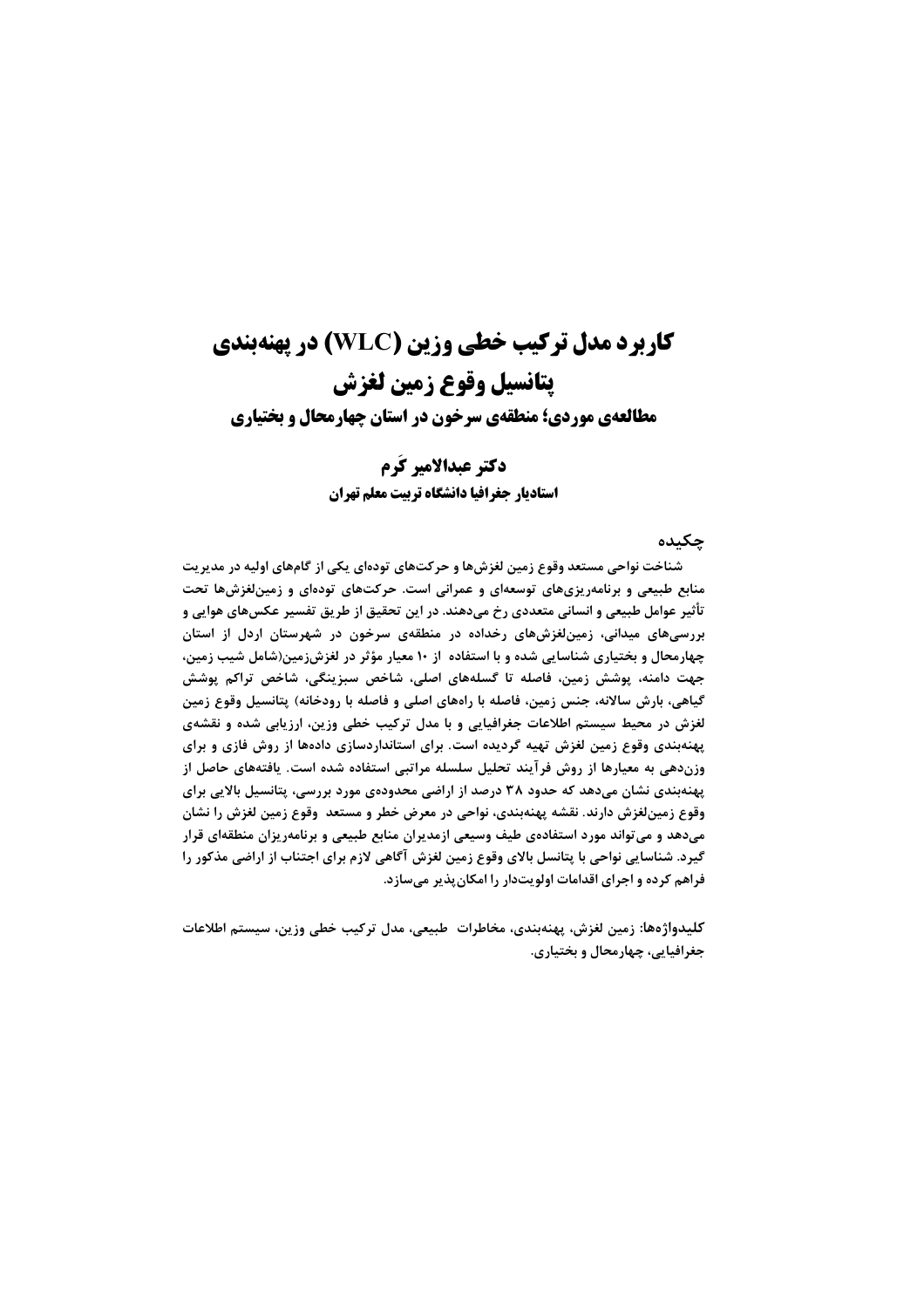مقدمه

زمینلغزش<sup>۱</sup> و حرکتهای تودهای<sup>۲</sup> خاک و مواد دامنهای، فرمی از فرآیندهای ژئومورفولوژیکی هستند و از دیدگاه مدیریت مخاطرات طبیعی ٰ نوع خاصی از سوانح طبیعی قلمداد میشوند. وقوع این نوع پدیدهها هر ساله در بخشهایی از کشور ما و همچنین سایر نقاط جهان، خسارات جانی، مالی و زیست محیطی قابل توجهی را به همراه دارد. حرکت تودهای شامل کلیه جابجایی ها و جداشدگی های خاک و مواد سنگی به سمت پایین دامنههاست و انواع مختلفی دارد که لغزشها یکی از رایجترین آنهاست. بر اساس برآوردهای اولیه، سالانه حدود ۵۰۰ میلیارد ریال خسارات مالی از طریق

وقوع زمینِلغزەها بر کشور وارد میشود*(کمک پناه، ۱۳۷۳: ۵).* همچنین بررسی@ای انجام شده نشان میدهد که تا اوایل سال ۱۳۷۸، وقوع حدود ۲۵۹۰ زمینلغزه در کشور باعث مرگ ۱۶۲نفر، تخریب۱۷۶ باب خانه، ایجاد خسارات مالی به میزان۱۸۶۶ میلیارد ریال، تخریب ۶۷۶۳ هکتار جنگل، تخریب ۱۷۰ کیلومتر راه ارتباطی و ایجاد رسوب سالانهای به حجم ۹۶۳۸۰۷متر مکعب شده است *(میرصانعی و کاردان،۱۳۷۸ : ۷۰).* 

بر پایهی اطلاعات موجود تا شهریور سال ۱۳۸۳، در گسترهی کشور۴۰۹۷ زمین لغزش در بانک اطلاعاتی گروه مطالعهی زمینلغزشهای سازمان جنگلها، مراتع و آبخیزداری کشور به ثبت رسیده است(*معاونت آبخیزداریسازمان جنگلها، مراتع و آبخیزداری کشور۱۳۸۲)*.

بدیهی است تعداد کل زمین لغزشهای کشور از این رقم نیز بالاتر است. نظر به تأثیرات سوپی که وقوع زمینِ لغزشها بر روی منابع طبیعی، سکونتگاههای روستایی و شهری و تأسیسات و تجهیزات دارند و از سویی دیگر باعث فرسایش حجم قابلتوجهی از خاکهای با ارزش می شوند، لذا شناسایی اراضی مستعد و پهنهبندی پتانسیل وقوع زمین لغزش، جهت اجتناب از اینگونه اراضی و اجرای روشهای کنترل کننده و پیشگیریکننده بسیار ضروری و با اهمیت است. یکی از اصلی ترین اقدامات در این رابطه تهيهى نقشههاى يهنهبندى يتانسيل وقوع زمين لغزش است.

نقشههای مذکور می تواند برنامه٫یزان و تصمیمگیرندگان را در عرصههای مختلفی چون مدیریت حفاظت خاک و منابع طبیعی، برنامهریزیهای عمرانی و توریستی، مکانیابی اراضی مناسببرای توسعهی شهرها و روستاها، برنامهریزیهای زیستمحیطی، تعیین مسیر راهها و خطوط انتقال نیرو و انرژی و… پاری نماید. سابقهی مطالعات و پژوهش در مورد مدل سازی و پهنهبندی خطر وقوع حرکتهای تودهای و زمین لغزشها

- 1-Landslide
- 2-MassMovement
- 3. Natural Hazards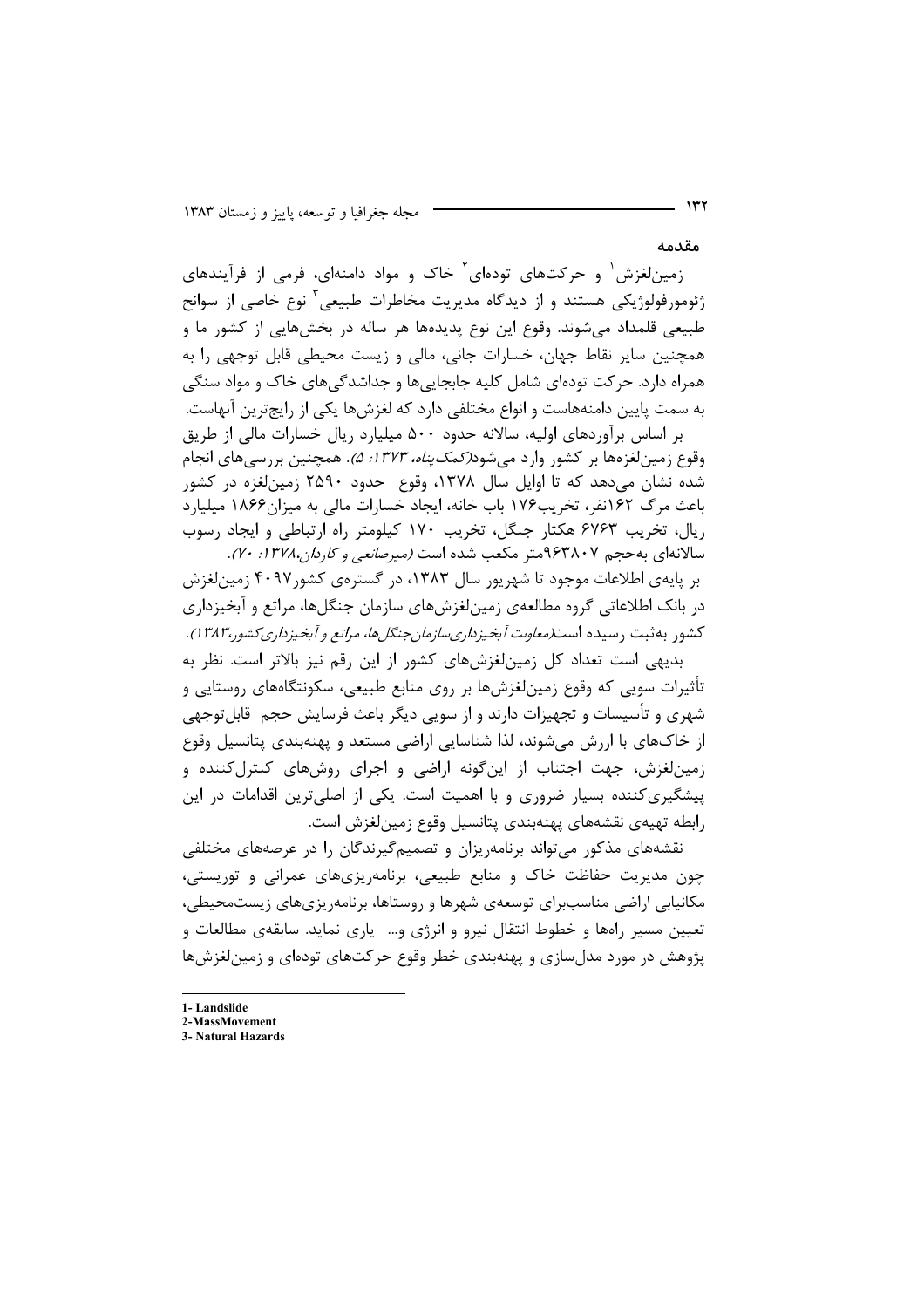در کشورهای توسعهپافته به دههی۶۰ میلادی باز میگردد. علی رغم سابقه طولانی این عرصه از پژوهش در کشورهای توسعهیافته، در کشور ما کارهای انجام شده در این زمینه نسبتاً جوان بوده و شروع جدی آنها عمدتاً به اوایل دههی ۸۰–۱۳۷۰ باز می گردد. از جمله کارهای انجام شده در زمینهی مدل سازی و پهنهبندی خطر زمین لغزش در کشور می توان کارهای حافظی مقدس(۱۳۷۲)، حق شناس (۱۳۷۴)، مهدوی فر (۱۳۷۶) و ایزانلو (۱۳۷۷) را نام برد. در حال حاضر و از چندی پیش برخی سازمانهای دولتی نیز همچون سازمان زمینشناسی کشور و وزارت جهاد کشاورزی، طرحها و مطالعاتی را در زمینهی زمینلغزش و پهنهبندی اراضی انجام داده و یا در دست بررسی دارند.

برای تحلیل و ارزیابی چند معیاری پتانسیل زمین نسبت به یک رخداد خاص ( مثل زمین لغزش) روشهای متعددی وجود دارد که روش ترکیب خطی وزین ٰ یکی از رایجترین آنهاست *(مالچوسکی ۱۹۹۹: ۱۹۸)* <sup>۲</sup>. در این نوشتار تلاش بر آن است که بر پایهی ۱۰ معیار اصلی وبا روش ترکیب خطی وزین، پتانسیل وقوع زمین لغزش در بخشی از منطقهی سرخون(دراستان چهارمحال و بختیاری) در محیط سیستم اطلاعات جغرافیایی مدلسازی شود. بهعلاوه این نوشتار سعی دارد با ارایهی یک روششناسی بر مبنای سیستم اطلاعات جغرافیایی،<sup>۳</sup> بخشی از قابلیتهای سیستم اطلاعات جغرافیایی بهعنوان ابزار پشتیبان تصمیمگیری فضایی ٔ را معرفی نماید.

#### معرفي محدودهي مورد مطالعه

منطقهی سرخون ناحیهای کوهستانی در شهرستان اردل از توابع استان چهارمحال و بختیاری است (نقشهی ۱) که در قلمرو کوهستانهای زاگرس قرار دارد. این منطقه از نظر هیدروگرافی در حوضهی آبریز رودخانهی سرخون از شعبات بالادست کارون واقع است. محدودهی مورد بررسی مشتمل بر روستاهای گلهشور و سرخون درحواشی درهی اصلی رودخانهیسرخون، وسعتی حدود ۱۶۰۰ هکتار را در برمی گیرد که جادهی اصلي و آسفالتهي شهركرد- اهواز از طريق ايذه از ميان آن مي گذرد. ناحيه از نظر اقلیمی تابستانهای گرم و زمستانهای نیمهسرد دارد. مقدار بارش سالانهی آن بین ۴۰۰ میلیمتر در نواحی کمارتفاع تا بیشتر از ۸۰۰ میلیمتر در ارتفاعات نوسان دارد. از نظر زمین ساختی ناحیهای لرزهزا و فعال بوده و دو گسلهی راندگی اصلی و طویل در آن

<sup>1 -</sup> Weighted Linear Combination (WLC)

<sup>2-</sup> Malczewski (1999) 3- GIS - based

<sup>4-</sup> Spatial Decision making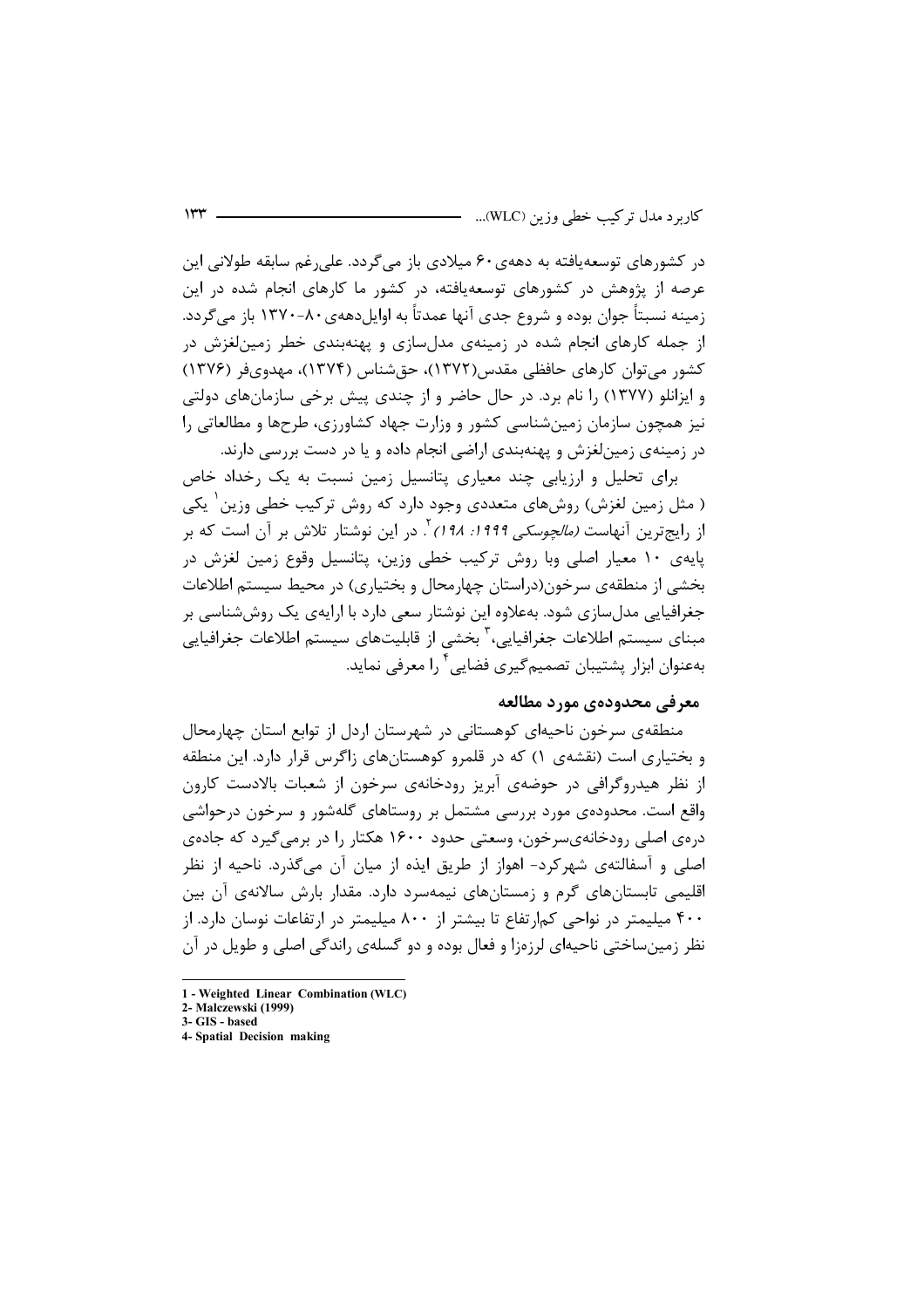وجود دارد. رسوبها و سازندهای زمینشناسی آن اغلب از جنس رسوبهای مستعد به لغزش چون مارن، ماسەسنگ، مارن- ماسەسنگ، سنگ آهک و نهشتههای سطحیاند و به لحاظ ساختار زمینشناسی، اقلیمی و توپوگرافیکی و همچنین دستکاریهای انسانی (مثل تخریب جنگلها و مراتع و راهسازی) فرآیندهای ناپایداری دامنهها و وقوع زمینلغزشها، در حال حاضر یکی از اصلیترین فرآیندهای ژئومورفولوژیکی فعال در این ناحیه بهویژه در فصل بهار است. بر پایهی بررسیهای به عمل آمده بیش از ۱۵ حرکت تودهای اصلی که عمدتاً از نوع لغزشی هستند در این محدودهی نسبتاً کوچک شناسایی شده است ( نقشه ی ۲ ) .



نقشه ی ۱: موقعیت محدودهی مورد بررسی در استان چهارمحال و بختیاری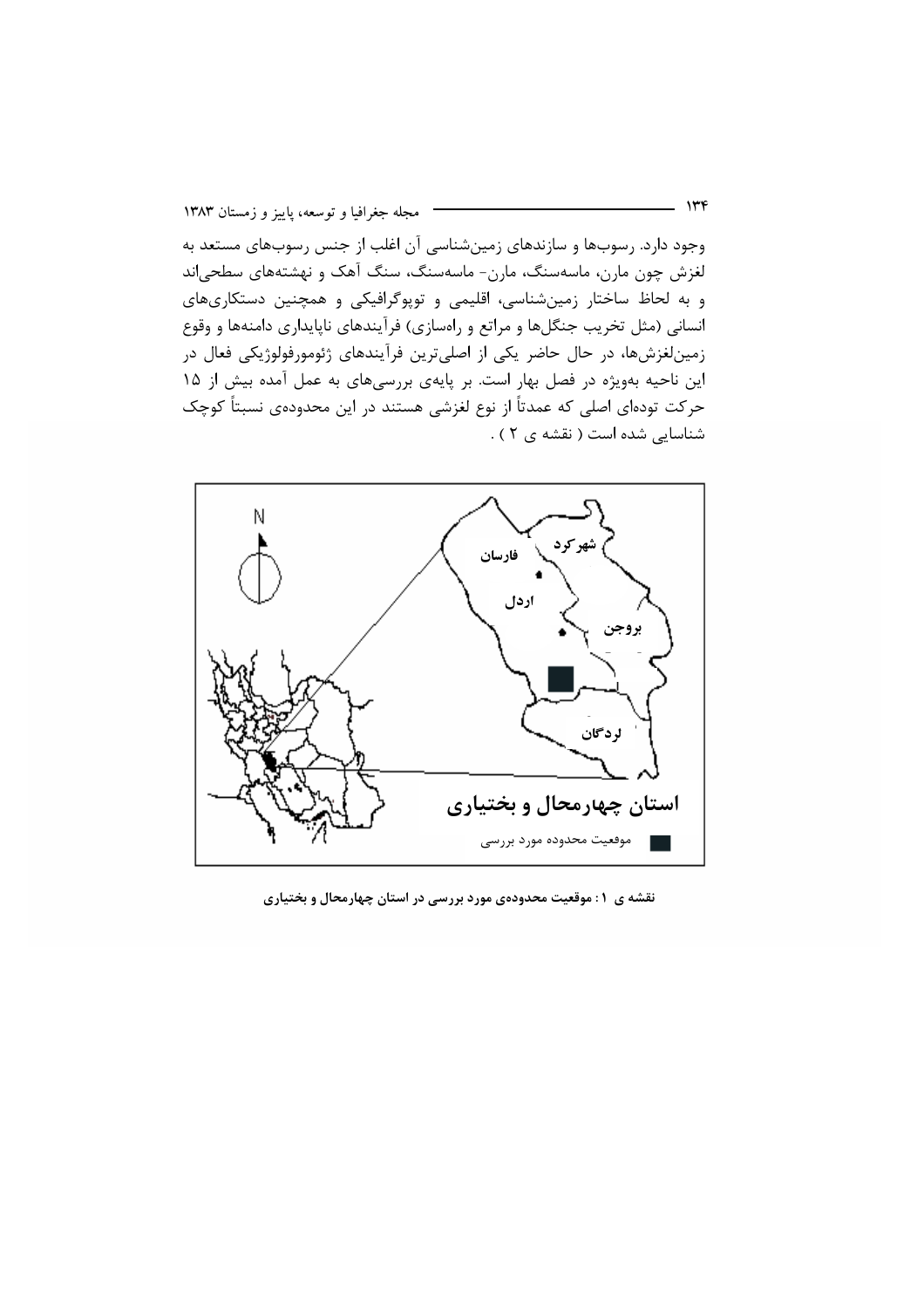

نقشهی ۲ : پراکندگی زمین لغزشها در محدودهی مورد بررسی

### روش و مواد

در این پژوهش از نقشههای مبنایی شامل نقشههای توپوگرافی مقیاس ۵۰۰۰۰: ۱، نقشه زمینشناسی مقیاس ۱۰۰۰۰۰: ۱ ناحیه، عکسهای هوایی با مقیاس تقریبی ۴۰۰۰۰: ۱ سال ۱۳۷۲ منطقه، دادههای رقومی تصویر ماهوارهای سنجنده لندست (TM) در هفت باند مربوط به سال ۲۰۰۰ میلادی و دیگر اطلاعات مختلف مربوط به محدودهى مورد مطالعه از جمله اطلاعات اقليمي ايستگاههاى پيرامونى منطقه استفاده شده است. در بررسی حاضر برای ورود و ذخیرهسازی اطلاعات، تحلیلها و ارزیابی پتانسیل زمین لغزش، سیستم اطلاعات جغرافیایی( GIS) مورد استفاده قرار گرفته است. بدین منظور از سه نرم افزار اصلی اتوکد،<sup>۱</sup> آرک اینفو<sup>۲</sup>و ایدریسی<sup>۳</sup> برای ورود و ذخیره و طراحی پایگاه اطلاعات جغرافیایی استفاده شده است. نقشهی توزیع زمینلغزهها و انواع آنها از طریق تفسیر عکسهای هوایی منطقه و بازدیدهای میدانی تهیه شده و نقشهی پوشش- کاربری زمین نیز از طریق پردازش دادههای رقومی

<sup>1-</sup> AUTO CAD 2- ARC / INFO 3- IDRISI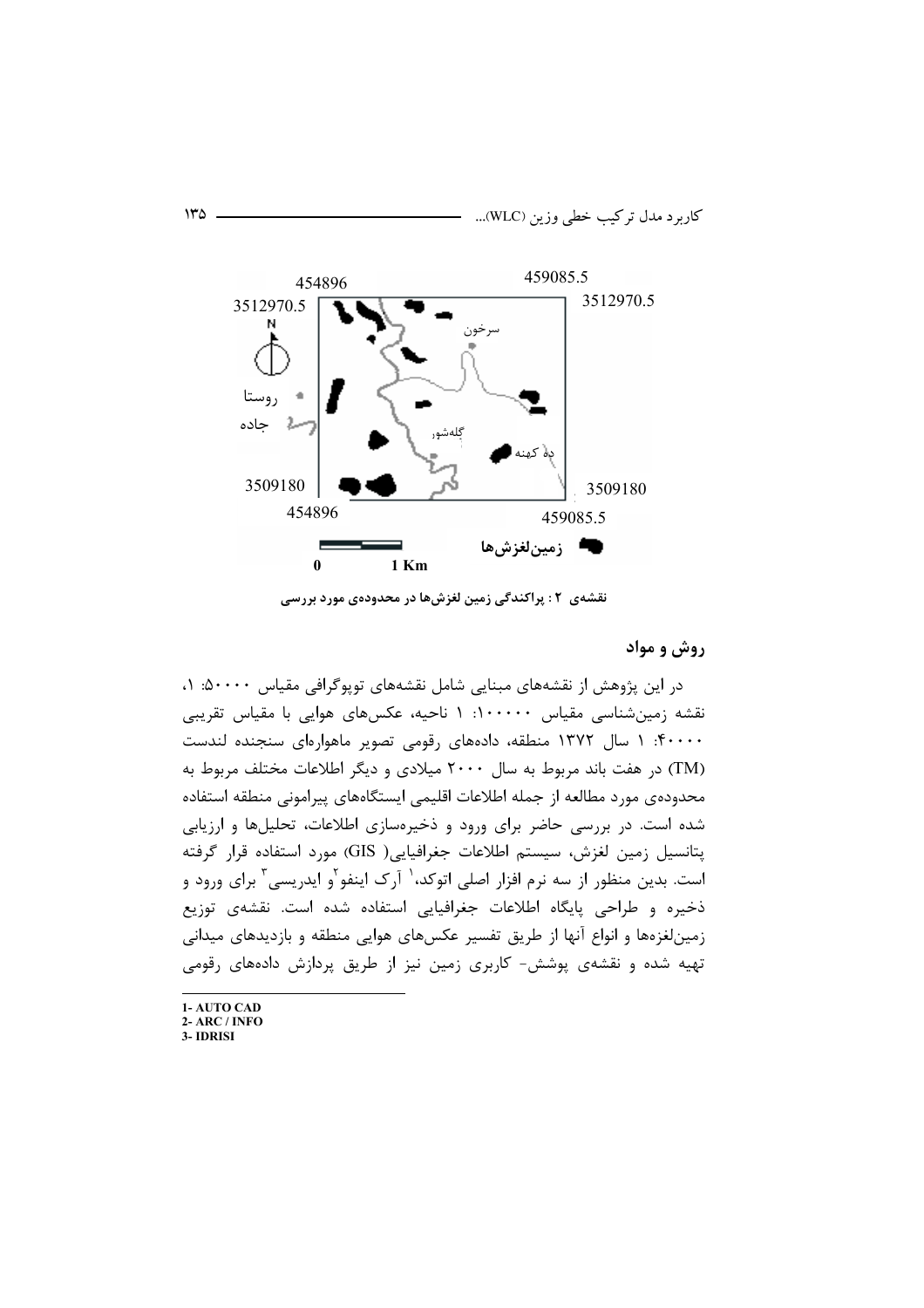مجله جغرافیا و توسعه، پاییز و زمستان ۱۳۸۳

ماهوارهای از روش طبقهبندی حداکثر احتمال <sup>(</sup> (MLC) در نه طبقه (شامل زمینهای کشاورزی، جنگل های درجه یک، درجه دو و درجه سه، مراتع مشجر، مراتع درجه دو و سه، زمینهای بایر و برونزدهای سنگی) تهیه شده است. همچنین نقشههای شاخص تراکم یوشش گیاهی<sup>۲</sup> و شاخص سبزینگی<sup>۳</sup> نیز از طریق عملیات تبدیل<sup>۴</sup> با استفاده از دادههای رقومی ماهوارهای تهیه شدهاند. مدل رقومی ارتفاعی<sup>۵</sup> (DEM) محدوده با استفاده از رقومی سازی منحنی میزانها از نقشهتویوگرافی ناحیه و درون پایی در محیط نرمافزاری ایدریسی تهیه شده و سپس از آن طریق نقشههای شیب و جهت دامنهها نیز تهیه شده است. همچنین سایر نقشههای مورد نیاز دیگر از طریق رقومی سازی و در محیط نرمافزاری آرک اینفو تهیه شده و سپس به محیط نرمافزاری ایدریسی انتقال داده شدهاند. برای برخی از نقشههای مورد نیاز نیز مدل رقومی زمینی<sup>۶</sup> (DTM) تهیه شده است. برای کلیهی نقشهها سیستم مختصات واحد UTM انتخاب شده است. نقشهها در محیط ایدریسی دارای فرمت راستری<sup>۷</sup> بوده و ابعاد پیکسلها ۲۸/۵ × ۲۸/۵ متر میباشد. معیارها و متغیرهای در نظر گرفته شده برای ارزیابی پتانسیل زمین لغزش در این بررسی شامل ۱۰ معیار مقدار شیب زمین، جهت دامنهها، پوشش زمین، فاصله تا گسلههای اصلی، شاخص سبزینگی، شاخص تراکم پوشش گیاهی، مقدار بارش سالانه، جنس زمین (زمینشناسی)، فاصله با راههای اصلی و فاصله تا رودخانههای اصلی بودهاند. برای استانداردسازی ارزشها (مقادیر) و یکسان،سازی مقیاسها در لایههای نقشهای، از روش فازی^ و برای وزندهی به معیارها از روش وزندهی فرآیند تحلیل سلسله مراتبی <sup>۹</sup>(AHP) استفاده شده است. در تحلیل و مدلسازی نهایی برای يتانسيل وقوع زمين لغزش، مدل تركيب خطى وزين(WLC) مورد استفاده قرار گرفته است. شکل (۱) فرآیند ارزیابی چندمعیاری برای تحلیل پتانسیل وقوع زمین لغزش در این پژوهش را نشان می دهد.

- $2 N\overline{D}VI$
- 3- Greeness 4- Tassled cap
- 5- Digital Elevation Model (DEM)
- 6- Digital Terrain Model (DTM)
- 7- Raster 8- Fuzzy

<sup>1-</sup> maximum likelihood classification (MLC)

<sup>9-</sup> Analytic Hierarchy Process (AHP)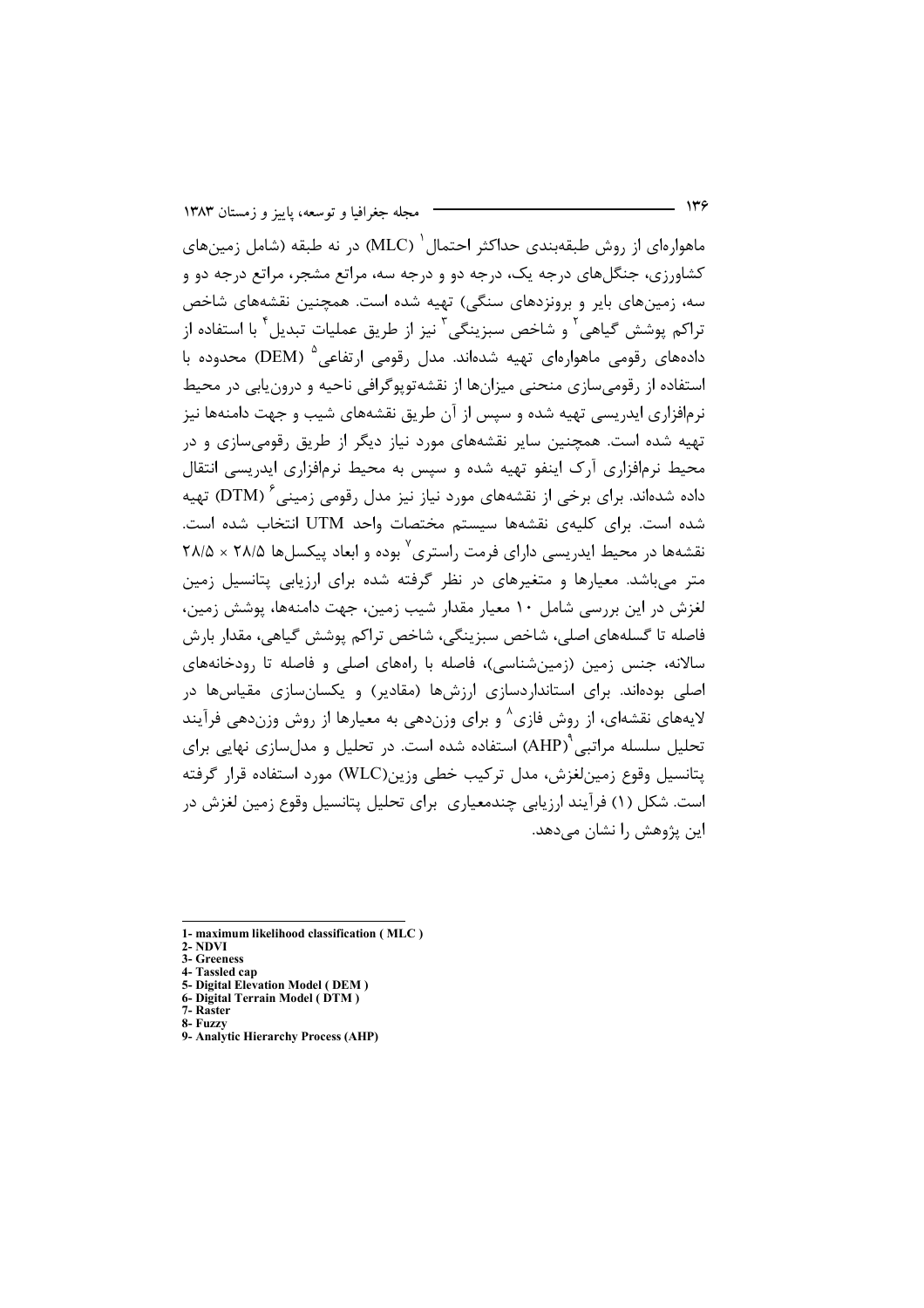ارزیابی چندمعیاری به روش ترکیب خطی وزین (WLC)

هدف از ارزیابی چندمعیاری، انتخاب بهترین آلترناتیو` (در اینجا بهترین مکان یا ییکسل) بر مبنای رتبهبندی آنها از طریق ارزیابی چندمعیار اصلی است. روشهای متعددی برای تحلیل ارزیابی چندمعیاری وجود دارد که مهمترین و اصلیترین آنها شامل روش ترکیب خطی وزین، رویکردهای تابع ارزش/ مطلوبیت ٌ، فرآیند تحلیل سلسله مراتبی، روش نقطهی ایدهآل<sup>۳</sup> و روش توافقی<sup>۴</sup> هستند *(مالچوسکی، ۱۹۹۹: ۱۹۹*). جدول (۱) خلاصهای از ویژگیهای روشهای مذکور را نشان میدهد. برای بررسی جامعی از روش شناسیهای تحلیلهای ارزیابی چندمعیاری میتوان به کینی ورایفا<sup>۵</sup> (۱۹۷۶)، کینے ۱۴۸۰)، پیتزومک کیلیپ<sup>y</sup> (۱۹۸۴) ، کرک وود<sup>۸</sup> (۱۹۹۷)، گودوین و ,ایت<sup>۹</sup> (۱۹۹۸) ,جوع کرد *(مالچوسکے ، ۱۹۹۹: ۲۰۴)*.

روش ترکیب خطی وزین رایجترین تکنیک در تحلیل ارزیابی چندمعیاری است. این تکنیک، روش سادهی وزندهی جمع پذیر ``و روش امتیازدهی `` نیز نامیده می شود. این روش پر مینای مفهوم میانگین وزنی استوار است. تحلیل گر یا تصمیم گیرنده مستقیماً بر مبنای «اهمیت نسبی» هر معیارمورد بررسی، وزنهایی به معیارها میدهد. سپس از طریق ضرب کردن وزن نسبی در مقدار آن خصیصه، یک مقدار نهایی برای هر آلترناتیو (مثلاً عنصر تصویر در تحلیل فضایی) بهدست میآید. پس از آنکه مقدار نهایی هر آلترناتیو مشخص شد آلترناتیوی که بیشترین مقدار را داشته باشد مناسبترین آلترناتیو برای هدف موردنظر خواهد بود. هدف مورد نظر می تواند تعیین تناسب زمین برای یک کاربرد خاص یا ارزیابی پتانسیل یک رخداد ویژه (مثل زمین لغزش) باشد.

در این روش قاعدهی تصمیم *گ*یری، مقدار هر آلترناتیو A<sub>i</sub> را به وسیلهی فرمول زیر محاسبه می کند :

 $A_i = \sum_i w_i x_{ii}$ 

 $( \ )$  ابطه $,$ 

- 3- Ideal point
- 4- Concordance
- 5- Keany and Raiffa (1976)
- 6- Keany (1980)
- 7- Pitz and Mckillip (1984) 8- Kirkwood (1997)
- 9- Goodwin & Wright
- 10- Simple additive weighting
- 11-Scoring

<sup>1-</sup> Alternative 2- Value/utility function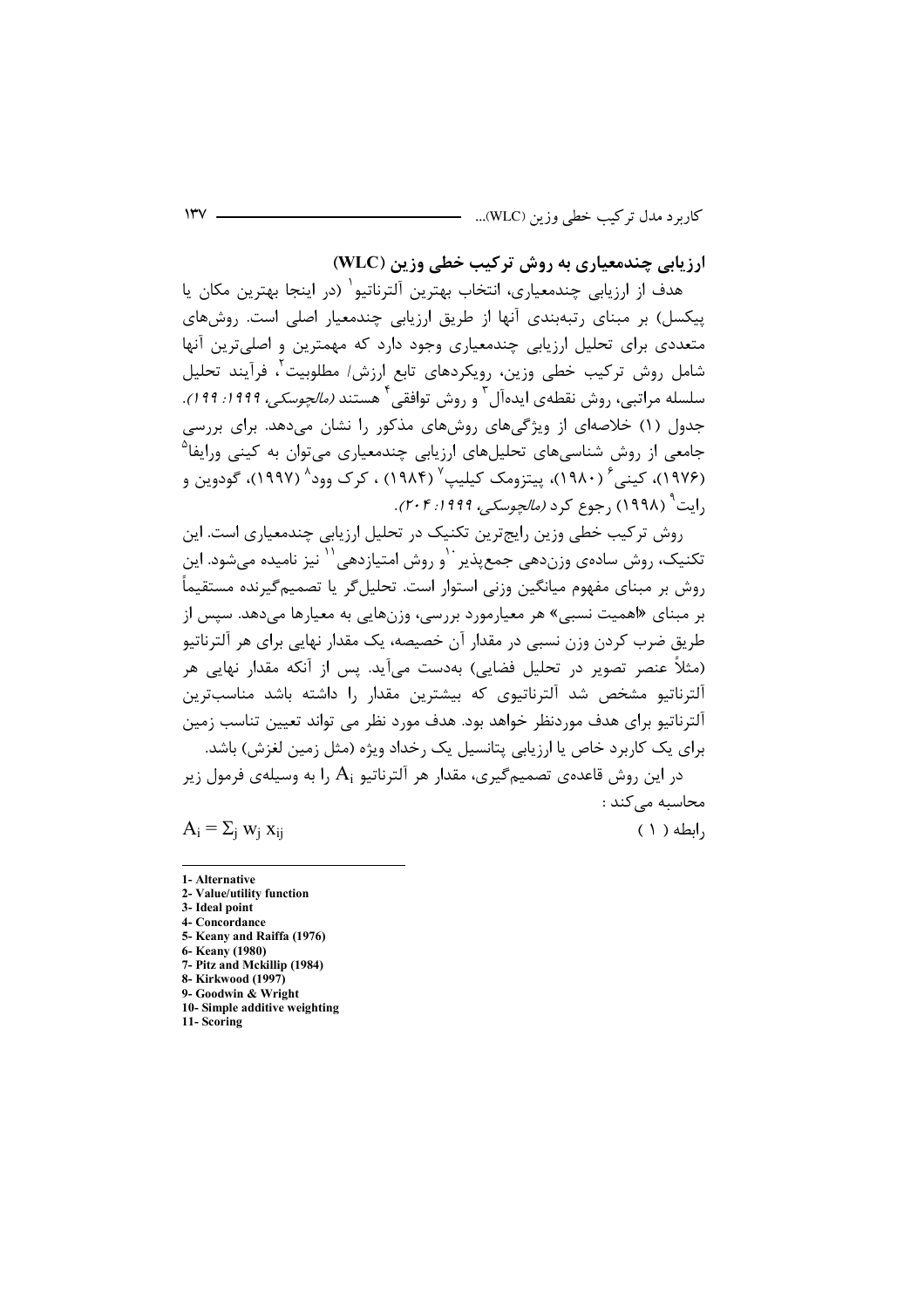

شکل ۱: مراحل و فرآیند ارزیابی و مدلسازی پتانسیل وقوع زمین لغزش در سيستم اطلاعات جغرافيايي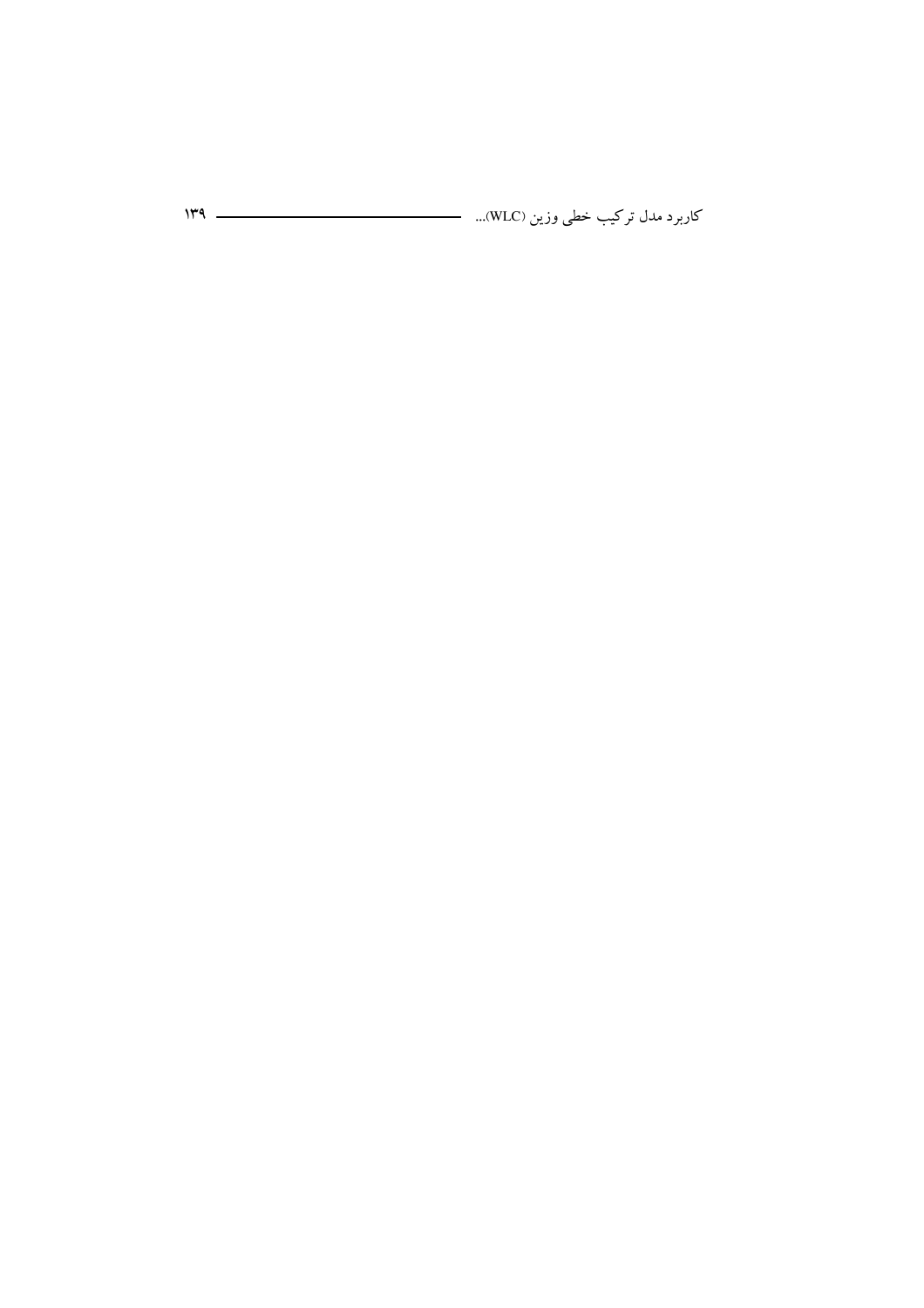در رابطه (۱) (۱) X<sub>ii</sub> مقدار 1 امین آلترناتیو در رابطه با j امین خصیصه و Wj یک وزن استاندارد شده است بهطوری که مجموع وزنها برابر یک میباشد (۱= ,2w<sub>i</sub>). وزنها، اهمیت نسبے هـر معیـار یـا خصیصه را نشـان مـی‹هنـد و آلتـرنـاتیـو ارجح از طريق تعريف مقدار بيشينه (m و ... و ٣ و ٢ و ١ = i) أنتخاب ميشود. اجرای روش ترکیب خطی وزین(WLC) در محیط سیستم اطلاعات جغرافیایی شامل مراحل زير است:

- ۱- تعریف و تعیین مجموعهی معیارهای ارزیابی(متغیرها یا لایههاینقشهای)و مجموعهي آلترناتيوهاي امكان يذير در محيط سيستم اطلاعات جغرافيايي.
- ۲- استاندارد کردن و تبدیل مقیاس ارزشها و مقادیر لایههای نقشهای (معیارهای ارزیابی)، یعنی مقیاس ارزشها و مقادیر لایههای نقشهای با هم همخوان و قابل مقايسه گردد.
- ۳- تعیین وزنهای معیار، یعنی وزن و اهمیت نسبی هر معیار و لایهی نقشهای مشخص شود.
- ۴- ساخت و تولید لایههای نقشهای وزندار استاندارد شده، یعنی ضرب کردن لایههای نقشهای استاندارد در وزنهای مربوطه
- ۵- تولید نقشهی نهایی و تعیین امتیاز کلی هر آلترناتیو با استفاده از عملیات برهم نهی (یا همیوشانی) و تابع اجتماع ٔ بر روی لایههای نقشهای وزندار استاندارد شده.
- ۶– طبقهبندی یا رتبهبندی آلترناتیوها بر مبنای ارزشهای کلی، مثلاً آلترناتیوهای با مقدار عددی بیشتر، آلترناتیوهای مناسبتر و بهتر خواهند بود.

روش تركيب خطي وزين(WLC) مي تواند با استفاده از سيستم اطلاعات جغرافيايي و قابلیتهای همپوشانی این سیستم اجرا شود. فنون همپوشانی در سیستم اطلاعات جغرافیایی اجازه میدهد که برای تولید یک لایهی نقشهای ترکیبی (نقشه برونداد) لایههای نقشهای معیار (یعنی نقشههای درونداد) با هم ترکیب و تلفیق شوند. استفاده از این روش در هر دو نوع قالب را ستری و برداری سیستم اطلاعات جغرافیایی عملی است *(مراف ۱۹۹۰: ۲۰۴۰)*.

 $\mathcal{N}$ 

<sup>1-</sup> Overlay operation

<sup>2-</sup> Union Function

<sup>3-</sup> Burrough (1990)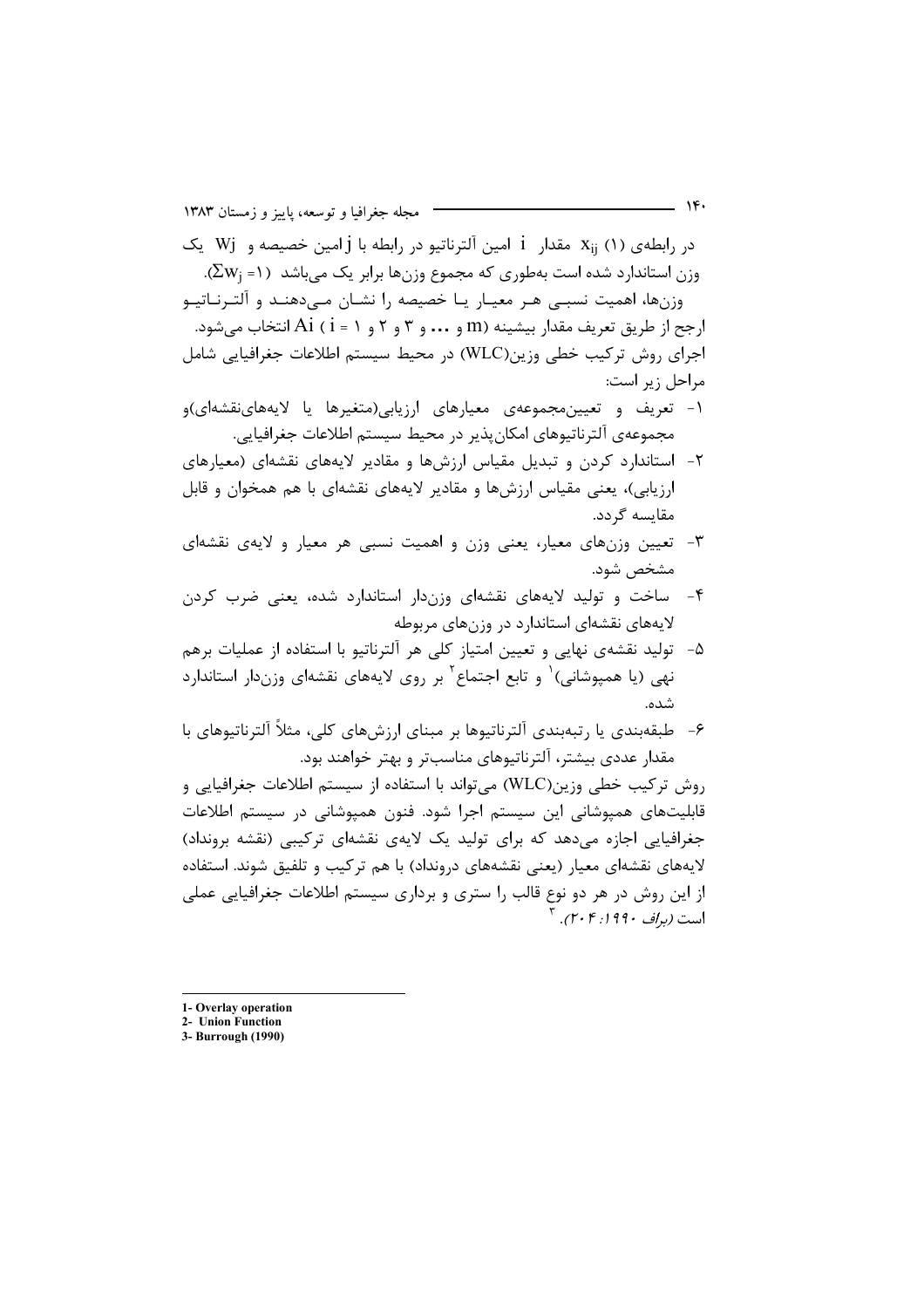معیارهای ارزیابی و استانداردسازی معیارها به روش فازی

در ارزیابی چندمعیاری برای دستیابی به یک هدف معین باید سنجهها یا شاخصهایی را تعریف و معین کرد که بر مبنای آنها بتوان به آن هدف معین دست یافت، این سنجهها یا شاخص را معیار (یا خصیصهی) ارزیابی مینامند. در بررسی حاضر معیارهای ارزیابی پتانسیل وقوع زمین لغزش شامل ۱۰ معیار شیب زمین، جهت دامنهها، پوشش زمین، فاصله تا گسلههای اصلی، شاخص سبزینگی، شاخص تراکم پوشش گیاهی، مقدار بارش سالانه، جنس زمین (زمینشناسی)، فاصله با راههای اصلی و فاصله تا رودخانه هستند. معیارهای مذکور پس از رقومی شدن و ورود به سیستم اطلاعات جغرافیایی با استفاده از کارکردهای بنیادین سیستم اطلاعات جغرافیایی به «نقشههای معیار» تبدیل شدهاند. چون هر نقشهی معیار یا هر خصیصه دارای دامنه و مقیاسهای اندازهگیری متفاوتی است، برای تحلیل و ارزیابی چندمعیاری باید مقیاس اندازهگیری آنها را همخوان و متناسب با هم کرد.

برای همسانسازی مقیاسهای اندازهگیری و تبدیل آنها به واحدهای قابل مقایسه ا; فرآیند استاندار دسازی معیارها استفاده می شود. در سیستم اطلاعات جغرافیایی برای ساخت نقشههای معیار قابل مقایسه و استاندارد شده چند رویکرد اصلی شامل روشهای قطعی، ٰاحتمالاتی ٔ و فازی وجود دارد که در این بررسی برای استانداردسازی دادهها از روش فازی استفاده شده است. استانداردسازی دادهها، کلیهی مقادیر و ارزشهای لایههای نقشهای را به دامنهی یکسانی مثلاً بین صفر تا یک یا صفر تا ۲۵۵ تبدیل مے کند.

فرآیند استانداردسازی در روش فازی، از طریق باز قالببندی مقادیر و ارزشها، بهشکل یک مجموعهی عضویت<sup>۳</sup> عملی میگردد. در این حالت بیشترین ارزش یعنی مقدار یک به حداکثر عضویت و کمترین ارزش یعنی عدد صفر به حداقل عضویت در مجموعه تعلق میگیرد *(سویی<sup>† ۱۹۹۹؛ ۱۰۳)*. در روش استانداردسازی فازی، برای باز</sup> قالببندي مقادير معمولاً از توابع مختلفي چون توابع S شکل <sup>0</sup>، J شکل ۴ و خطي استفاده مرشود. در پژوهش حاضر نقشههای معبار با استفاده از توابع S شکل فازی

- 6- J-Shaped Functions
- **7-Linear Functions**

<sup>1-</sup> Deterministic

<sup>2.</sup> Probabilistic

<sup>3-</sup>Membership set 4- Sui(1999)

<sup>5-</sup> Sigmoidal Functions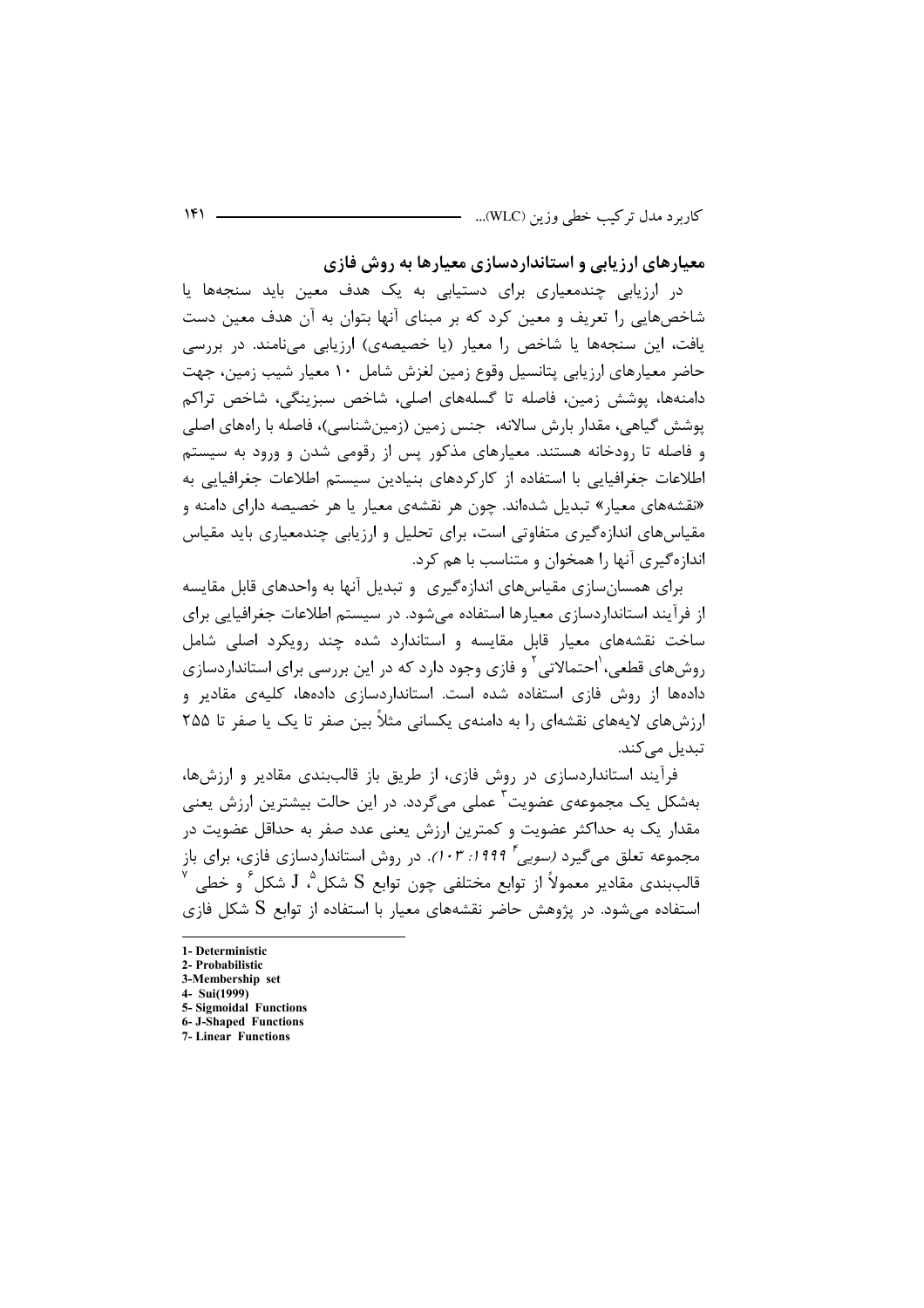مجله جغرافیا و توسعه، پاییز و زمستان ۱۳۸۳

در محیط نرمافزاری ایدریسی استاندارد شدهاند و ارزشهای آنها به واحدهای قابل مقایسهای از صفر تا یک تبدیل شده است.

#### روش وزندهي

پس از آنکه معیارهای ارزیابی به مقیاسهای قابل مقایسه و استاندارد تبدیل شدند باید وزن و اهمیت نسبی هر یک از آنها را در رابطه با هدف موردنظر تعیین کرد. در این پژوهش از روش فرآیند تحلیل سلسله مراتبی(AHP) ساتی برای تعیین وزن نسبي هر معيار ويژه استفاده شده است *(ساتي<sup>, ۱</sup>۹۸۰؛ ۲۴).* فرآيند تحليل سلسله مراتبی یک روش ریاضی جهت تعیین اهمیت و تقدم معیارها در فرآیند تحلیل و ارزیابی است. روش مذکور شامل سه مرحلهی اصلی به قرار زیر میباشد: ۱- تعریف و سازماندهی معیارها در یک سلسله مراتب (تشکیل ماتریس معیارها)

- ۲- ارزیابی و مقایسهی دوبهدو<sup>۲</sup> از اهمیت نسبی عناصر مرتبط در هر سطح سلسله مراتبي
- ۳- هم نهادی و سنتز با استفاده از الگوریتم حل نتایج مقایسههای دوبهدویی در تمامى سطوح سلسله مراتب

در این روش یک سری مقایسهی دوبهدویی از اهمیت نسبی معیارها برای ارزیابی مورد نظر بهعمل می آید. این مقایسههای دوبهدویی سپس برای ایجاد یکسری وزنها (که جمع جبری آنها برابر یک است)، تحلیل می شوند *(غفاری ۱۳۸۲: ۱۰۳).* معیارها و وزنهای نسبی بهدست آمده برای هر یک از معیارها، دادههای ورودی اصلی برای تحلیل ارزیابی چندمعیاری در محیط سیستم اطلاعات جغرافیایی میباشند. برای تعیین درجهی دقت و صحت وزندهی از شاخص سازگاری <sup>۲</sup> (C.I) استفاده میشود که بر مبنای رویکرد بردار ویژهی<sup>۲</sup> تئوری گراف<sup>۵</sup> محاسبه میگردد *(ساتی، ۱۹۸۰: ۲۷).* چنانچه شاخص سازگاری معادل ۰/۱ یا کمتر از آن باشد وزندهی صحیح بوده، در غیر این صورت، وزنهای نسبی داده شده به معیارها بایستی تغییر یابند و وزندهی مجدداً بايد انجام شود.

با توجه به روش فوق، وزندهی برای هر یک از معیارهای انجام شده و نتایج آن در جدول (۲) درج شده است، شاخص سازگاری بهدست آمده برای وزندهی به معیارهای

<sup>1-</sup> Saatv (1980)

<sup>2-</sup> Pairwise Comparison

<sup>3-</sup> Consistency index 4- Eigenvector

<sup>5-</sup> Graph theory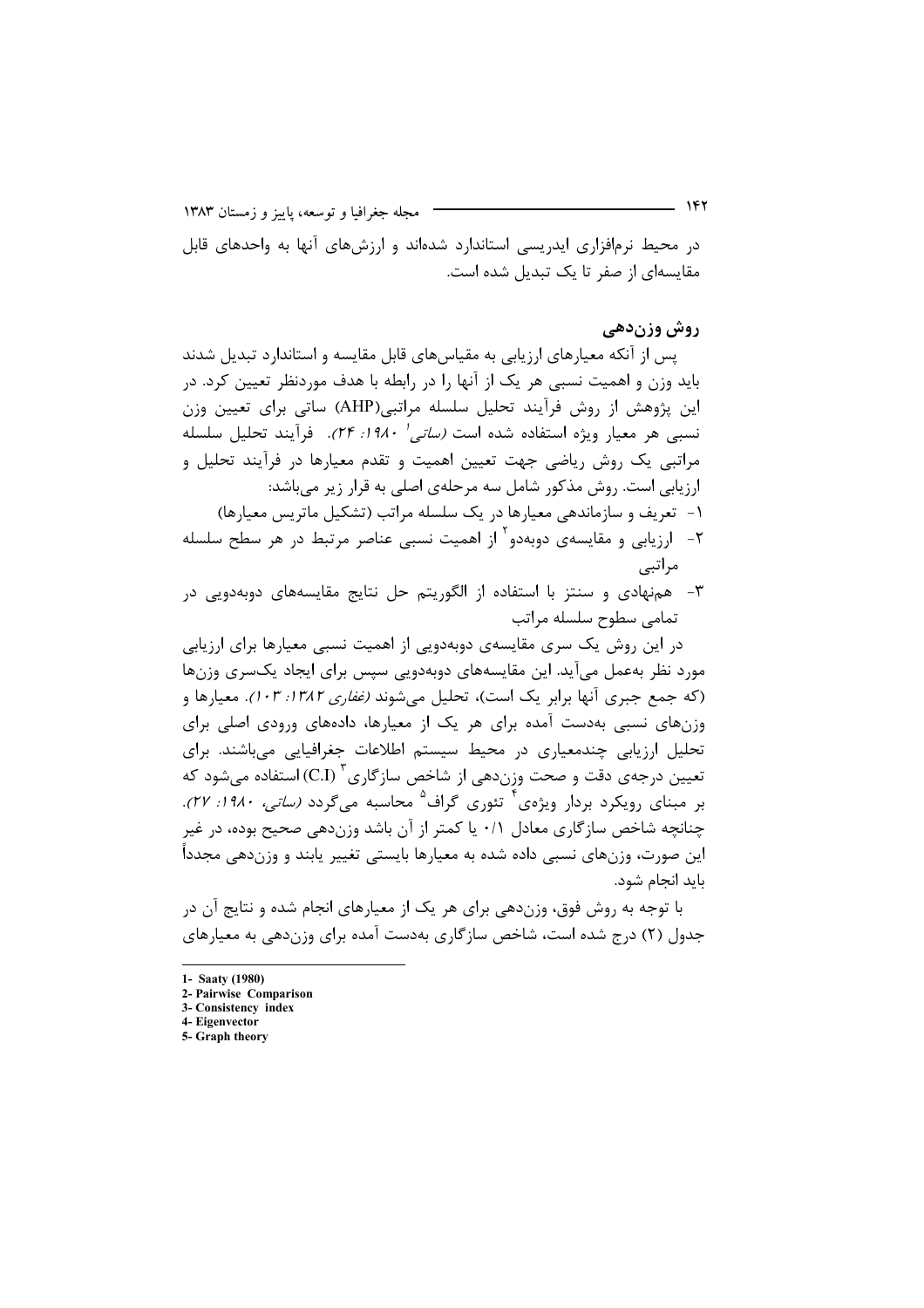دهگانه نیز معادل ۰/۱ میباشد.پس از تعیین وزن هر معیار، ارزیابی چند معیاری در محیط سیستم اطلاعات جغرافیایی با استفاده از عملیات همپوشانی و تابع اجتماع انجام شده و نقشهی نهایی (سنتز) پتانسیل اراضی نسبت به زمین لغزش بهدست آمده است (نقشهی ۳).



نقشەي ٣ : پهنه بندي پتانسيل وقوع زمين لغزش (رنگ سياه = زياد ، تيره = متوسط ، روشن = كم)

نتیجهگیری و بحث

نقشهی برونداد حاصل از روش ترکیبخطی وزین برای ارزیابی پتانسیل زمینلغزش در منطقهی سرخون، نقشهای است تلفیقی با فرمت راستری که مقادیر آن ارزشهایی بین صفر تا یک دارد. مقادیر بالاتر (به سمت یک) در این نقشه گویای پتانسیل بیشتر برای وقوع زمین لغزش و مقادیر کمتر (به سمت صفر) گویای زمینهای با پتانسیل کمتر هستند. در این نقشه کلیهی عناصر تصویر (پیکسلها) در طیفی خاکستری از رنگ روشن تا تیره قرار میگیرند که مکانهای تیرهرنگ ارزش رقمی بیشتر (پتانسیل وقوع بیشتر) و مکان های با رنگ روشن،ارزش رقمی کمتری (پتانسیل کمتر) دارند.پس از تهیهی نقشهی مذکور با استفاده از عملیات باز طبقهبندی` نقشهی برونداد اولیه به یک نقشهی طبقهبندی شده تبدیل شده که مقادیر و ارزشهای آن در سه گروه شامل

<sup>1-</sup> Reclassification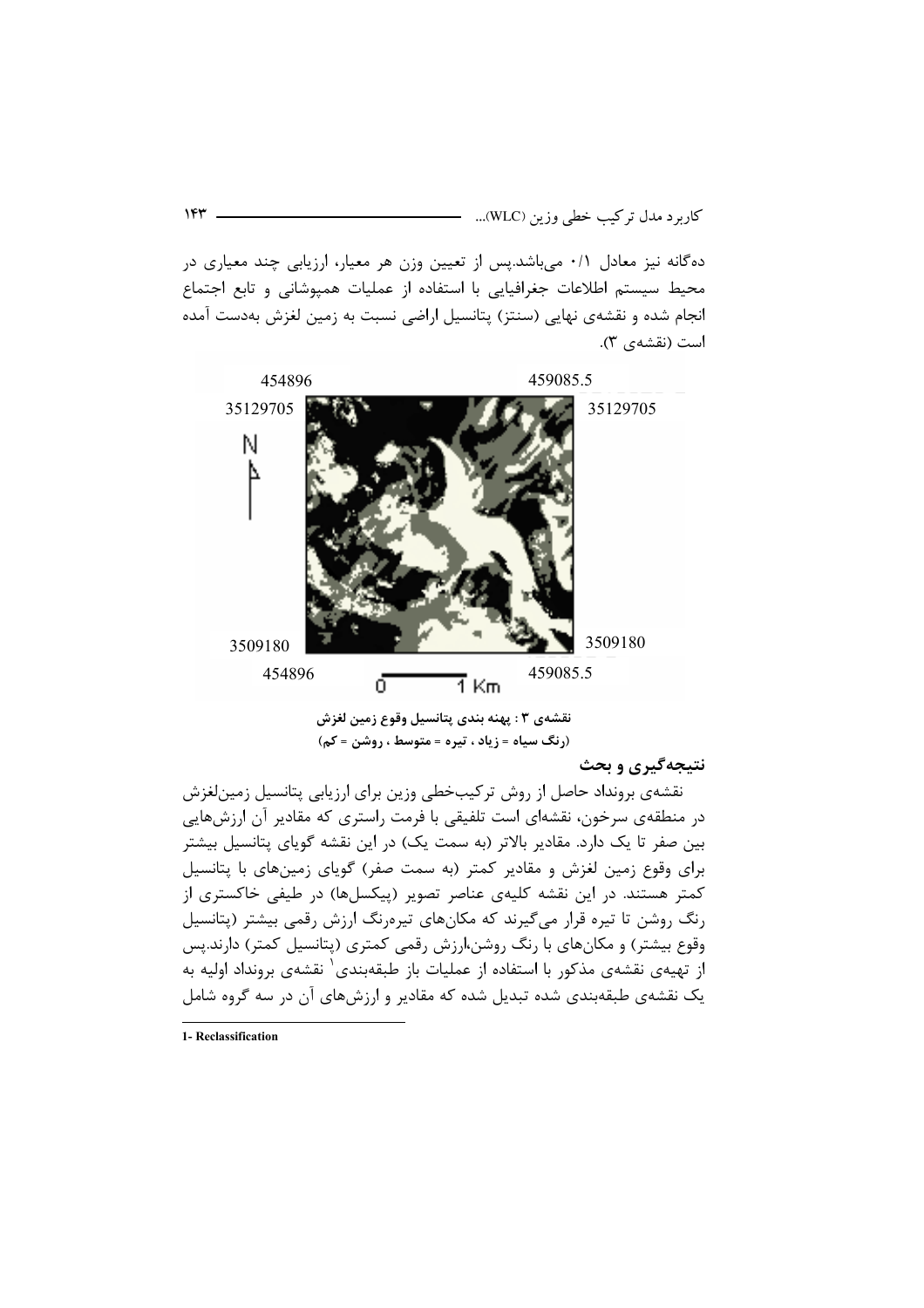پهنههای با پتانسیل کم، متوسط و زیاد گروهبندی شدهاند (نقشهی شمارهی۳). در واقع اين نقشه، طبقهبندي پتانسيل وقوع زمين لغزش (برپايهي١٠معيار مورد مطالعه) را در منطقهی سرخون نشان میدهد. نتایج نشان میدهد که حدود ۳۸ درصد اراضی محدوده در گروه زمینهای با پتانسیل زیاد برای لغزش قرار میگیرند که عمدتاً در بخش غربی محدوده و غرب محور شهرکرد- ایذه قرار دارند. این اراضی شامل شیبهای تند و زمینهای با جنس مارن، نهشتههای سطحی و ماسه سنگ می باشند که بیشتر در نزدیکی راهها و آبراهههای اصلی قرار دارند. همچنین ۳۱/۶ درصد اراضی پتانسیل متوسطی داشته و مابقی اراضی یعنی حدود ۳۰/۴ درصد اراضی نیز پتانسیل کمی برای وقوع زمین لغزش دارند که بیشتر شامل بستر رودخانهی سرخون و اراضی هموار هستند.

نقشهی نهایی پتانسیل وقوع زمین لغزش، اراضی با خطر بالا و اولویتدار برای اجرای اقدامات حفاظتی یا زمینهایی را نشان میدهد که باید از آنها اجتناب کرد. چنین نقشهای می;تواند بهعنوان یکی از مبناهای مکانیاییهای آتی در برنامههای توسعهای روستایی یا مدیریت منابع سازمان حفاظت محیط زیست استان سیستان و بلوچستان طبیعی قلمداد گردیده و مورد استفادهی سازمانهای ذیربط قرار گیرد. در حال حاضر مسألهي روستاهاي در معرض مخاطرات طبيعي، تجميع يا جابجايي اين نوع روستاها و همچنین اجرای طرحهای هادی و توسعهی روستایی، از برنامهها و اقدامات اصلی برخی سازمانهای ذیربط است، پهنهبندی پتانسیل وقوع زمین لغزش و تهیهی چنین نقشههایی از سویی میتواند روستاهای در معرض خطر را شناسایی نماید و از سویی دیگر اراضی مناسب برای توسعهی کالبدی یا مکانیابیهای خاص را (از ديدگاه مخاطرات مربوط به زمين لغزش) مشخص كند.

روشهای سنتی تلفیق نقشهها و ارزیابیهای چندمعیاری غالباً به دلیل تعداد زیاد متغیرها، وسعت زیاد مناطق، مشکلات کارتوگرافی سنتی و بروز خطاهای متعدد، حجم زیاد اطلاعات و… ضمن آنکه با صرف هزینههای زیاد و طولانی شدن زمان پژوهش همراهند فاقد دقت و صحت لازم نیز می باشند، ازسویی دیگر اجرای توابع آماری و ریاضی در تحلیلهای فضایی در روشهای سنتی یا غیر ممکن و یا بسیار مشکل است. اما همان گونه که نتایج این بررسی نشان میدهد، سیستم اطلاعات جغرافیایی به دلیل قابلیتهایی که در زمینهی گردآوری، ویرایش، تغییر و تحلیل حجم انبوهی از دادهها و اطلاعات مکانی (و غیرمکانی ) و انواع مدلسازیهای آماری و ریاضی دارد، ابزار بسیار مناسبی برای پشتیبانی در زمینهی تحلیلها و برنامهریزیهای فضایی و محیطی است.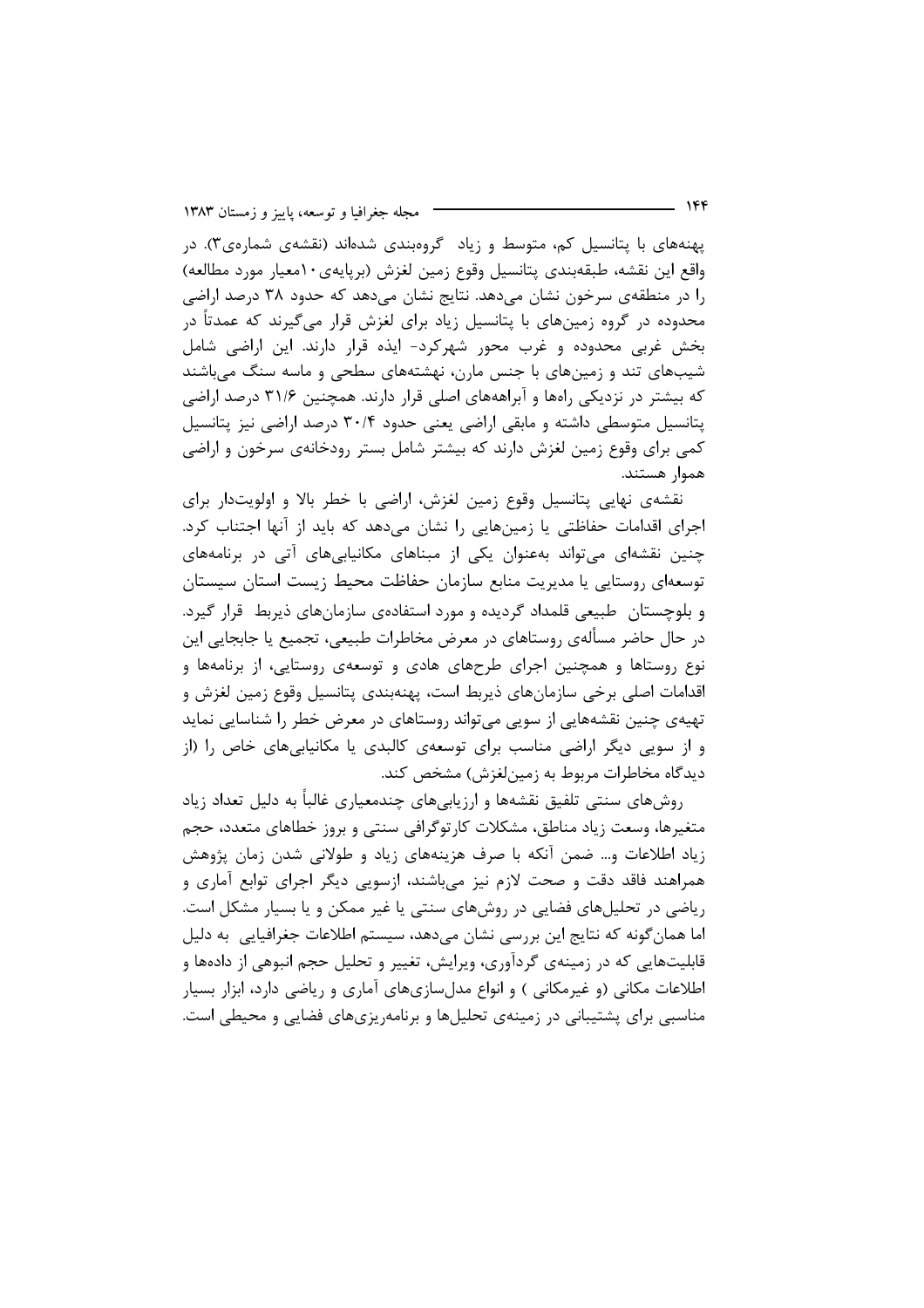کارکردهای بنیادین و پیشرفتهی این سیستم اجرای طیف وسیعی از عملیات آماری و ریاضی و الگوریتمهای فضایی بر روی دادهها را امکانپذیر میسازد.

این عملیات تا اندازهی زیادی محدودیتها و پیچیدگیهای ناشی از حجم فراوان اطلاعات، ناهمخوانیهای ناشی از تنوع ماهیت معیارها را کاهش داده و مدت زمان محاسبات و تحلیل ها را نیز کاهش مے دهد ضمنآنکه از دقت نسبتاً خوبی نیز برخوردار است. دررابطه با تحلیل پتانسیل وقوع زمینلغزش، علاوه بر روش ترکیب خطی وزین (WLC)، میتوان از روشهای فازی، تخصیص چند هدفی زمین ٰ و روشهای متکی بر منطبق بولی ٔ نیز پاری گرفت، ضمن آنکه میتوان تعداد معیارهای ارزیابی را نیز متناسب با امکانات و محدودیتهای پژوهش افزایش داد. مجموعهی روششناسیهای فوق، در سایر عرصههای علوم زمین نیز دارای کاربرد میباشند و می توان از آنها در زمینهی برنامهریزی روستایی، برنامهریزی زیستمحیطی، مکانیابی خدمات و تسهیلات و... نیز استفاده نمود.

| جدول ۲: اهمیت نسبی معیارها در ماتریس فرآیند تحلیل سلسله مراتبی (AHP) و |  |
|------------------------------------------------------------------------|--|
| وزنهای تعلق گرفته به هر یک از معیارها                                  |  |

|                 | ورن متی تعلق ترتیبه په مر یک از سیار ما |                     |                           |                |                             |                |                 |                      |                |                |                         |  |
|-----------------|-----------------------------------------|---------------------|---------------------------|----------------|-----------------------------|----------------|-----------------|----------------------|----------------|----------------|-------------------------|--|
| وزنهاى<br>نہایی | شيب<br>زمين                             | فاصله<br>تا<br>حاده | فاصله<br>تاآبراهه<br>اصلى | بارش<br>سالانه | شاخص<br>تراكم<br>پوشش گیاهی | جنس<br>زمين    | شاخص<br>سبزينگى | فاصله تا<br>گسلەاصلى | پوشش<br>زمين   | جهت<br>دامنه   | معيارها                 |  |
| 0.0153          |                                         |                     |                           |                |                             |                |                 |                      |                | $\mathbf{1}$   | جهتدامنه                |  |
| 0.0724          |                                         |                     |                           |                |                             |                |                 |                      | 1              | $\tau$         | پوششزمین                |  |
| 0.0634          |                                         |                     |                           |                |                             |                |                 | $\mathbf{1}$         | $\mathbf{1}$   | 5              | فاصله تا<br>گسلەاصلى    |  |
| 0.053           |                                         |                     |                           |                |                             |                | $\mathbf{1}$    | 1.3                  | $\mathbf{1}$   | 5              | شاخص<br>سبزينگى         |  |
| 0.238           |                                         |                     |                           |                |                             | 1              | $\overline{7}$  | 9                    | $\overline{7}$ | 9              | جنس زمين                |  |
| 0.0942          |                                         |                     |                           |                | $\mathbf{1}$                | 1.3            | $\mathbf{1}$    | 3                    | $\mathbf{1}$   | $\overline{7}$ | شاخصتراكم<br>پوشش گیاهی |  |
| 0.0581          |                                         |                     |                           | 1              | $\mathbf{1}$                | 1.3            | $\mathbf{1}$    | $\mathbf{1}$         | 1.3            | 5              | بارش سالانه             |  |
| 0.0319          |                                         |                     | $\mathbf{1}$              | 1              | 1.3                         | 1.5            | 1.3             | 1.5                  | $\mathbf{1}$   | 3              | فاصله تا<br>آبراهه اصلى |  |
| 0.472           |                                         | 1                   | $\mathbf{1}$              | 1              | 1.3                         | 1.5            | $\mathbf{1}$    |                      | 1.3            | 3              | فاصله تا<br>جاده        |  |
| 0.3264          | 1                                       | 9                   | $\overline{7}$            | 5              | 3                           | $\overline{3}$ | $\overline{7}$  | $\overline{7}$       | $\overline{7}$ | $\tau$         | شيب دامنه               |  |

مقادیر سطری ، اهمیت نسبی هر معیار سطریح نسبت به معیار ستونی را نشان میدهد. عدد یک معادل اهمیت یکسان،عدد کمتر از یک معادل اهمیت کمتر و عدد بیشتر از یک معادل اهمیت بیشتر است. حداکثر مقادیر در این روش ۹ و حداقل مقدار ۱/۹ میباشد.

2- Boolean Logic

<sup>1-</sup> Multio-objective land allocation (MOLA)